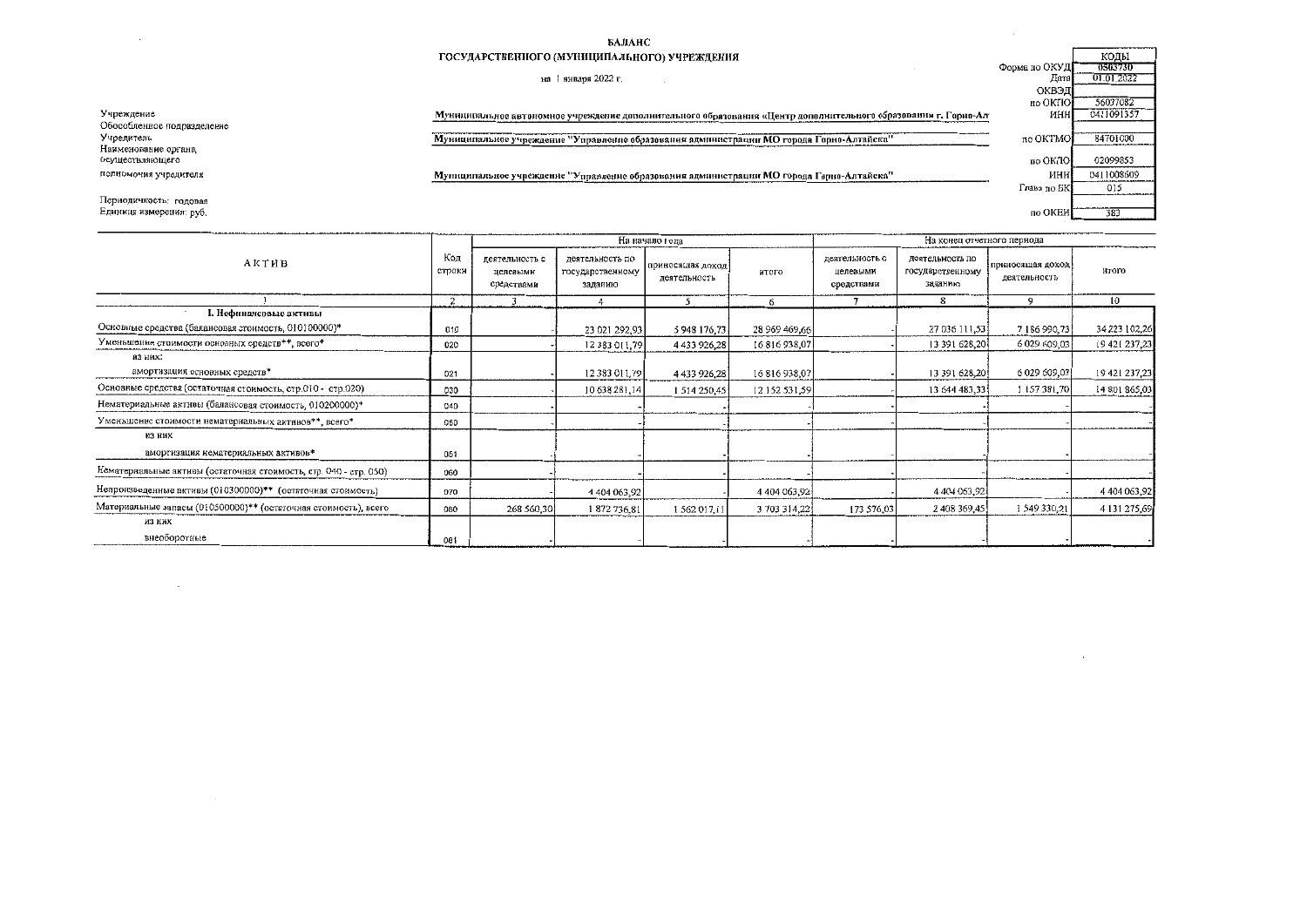Форма 0503730 с. 2

 $\sim$ 

|                                                                                            |        |                |                  | На начало года   |               |                |                  |                   |               |
|--------------------------------------------------------------------------------------------|--------|----------------|------------------|------------------|---------------|----------------|------------------|-------------------|---------------|
| АКТИВ                                                                                      |        | деятельность с | деятельность по  | приносящая доход |               | деятельность с | деятельность по  | гриносяццая доход |               |
|                                                                                            | строки | целевыми       | государственному | деятельность     | <b>HTOFO</b>  | целевыми       | государственному | деятельность      | итого         |
|                                                                                            |        | средствами     | заданию          |                  |               | средствами     | заданию          |                   |               |
|                                                                                            | 2      | 3              | 4                | $\overline{5}$   | 6             | $\overline{7}$ | 8                | 9                 | 10            |
| Права пользования активами (011100000)**                                                   |        |                |                  |                  |               |                |                  |                   |               |
| (остаточная стоимость), всего                                                              | 100    |                |                  |                  |               |                |                  |                   |               |
| из них                                                                                     |        |                |                  |                  |               |                |                  |                   |               |
| долгосрочные                                                                               | 101    |                |                  |                  |               |                |                  |                   |               |
| Вложения в нефинансовые активы (010600000), всего                                          | 120    |                |                  |                  |               |                |                  |                   |               |
| из них                                                                                     |        |                |                  |                  |               |                |                  |                   |               |
| внеоборотные                                                                               | 121    |                |                  |                  |               |                |                  |                   |               |
| Нефинансовые активы в лути (010700000)                                                     | 130    |                |                  |                  |               |                |                  |                   |               |
| Затраты на изготовление готовой продукции, выполнение работ, услуг                         |        |                |                  |                  |               |                |                  |                   |               |
| (010900000)                                                                                | 150    |                |                  |                  |               |                |                  |                   |               |
| Расходы будущих периодов (040150000)                                                       | 160    |                |                  |                  |               |                |                  |                   |               |
| Итого по разделу 1<br>(стр. 030+стр. 060+стр. 070+стр. 080+стр. 100+стр. 120+стр. 130+стр. |        |                |                  |                  |               |                |                  |                   |               |
| 150-етр. 160)                                                                              | 190    | 268 560,30     | 16915081,87      | 3 076 267,56     | 20 259 909,73 | 173 576,03     | 20 456 916,70    | 2 706 711,91      | 23 337 204,64 |
|                                                                                            |        |                |                  |                  |               |                |                  |                   |               |
| <b>II.</b> Финаневвые активы                                                               |        |                |                  |                  |               |                | 9 090,00         |                   | 9090,00       |
| Денежные средства учреждения (020100000), всего                                            | 200    |                | 355 494,85       |                  | 355 494,85    |                |                  |                   |               |
| в том числе:<br>на лицевых счетах учреждения в органе казначейства                         |        |                |                  |                  |               |                |                  |                   |               |
| (020110000)                                                                                |        |                | 355 494,85       |                  | 355 494,85    |                | 9 090,00         |                   | 9090,00       |
|                                                                                            | 201    |                |                  |                  |               |                |                  |                   |               |
| в кредитной организации (020120000), всего                                                 | 203    |                |                  |                  |               |                |                  |                   |               |
| <b>ИЗ НИХ:</b>                                                                             |        |                |                  |                  |               |                |                  |                   |               |
| на депозитах (020122000), всего                                                            | 204    |                |                  |                  |               |                |                  |                   |               |
| из них:<br>долгосрочные                                                                    |        |                |                  |                  |               |                |                  |                   |               |
|                                                                                            | 205    |                |                  |                  |               |                |                  |                   |               |
| в иностранной валюте (020127000)                                                           | 206    |                |                  |                  |               |                |                  |                   |               |
| в кассе учреждения (020130000)                                                             | 207    |                |                  |                  |               |                |                  |                   |               |
| Финансовые вложения (020400000), всего                                                     | 240    |                |                  |                  |               |                |                  |                   |               |
| из них:                                                                                    |        |                |                  |                  |               |                |                  |                   |               |
| долгосрочные                                                                               | 241    |                |                  |                  |               |                |                  |                   |               |
| Дебиторская задолженность по доходам (020500000, 020900000), всего                         | 250    |                |                  |                  |               |                |                  |                   |               |
| ИЗ НИХ.                                                                                    |        |                |                  |                  |               |                |                  |                   |               |
| долгосрочная                                                                               | 251    |                |                  |                  |               |                |                  |                   |               |
| Дебиторская задолженность по выплатам (020600000, 020800000,                               |        |                |                  |                  |               |                |                  |                   |               |
| 030300000), всего                                                                          | 260    |                | 91 271,35        |                  | 91 271,35     |                | 64 230,79        |                   | 64 230,79     |
| из них:                                                                                    |        |                |                  |                  |               |                |                  |                   |               |
| долгосрочная                                                                               | 261    |                |                  |                  |               |                |                  |                   |               |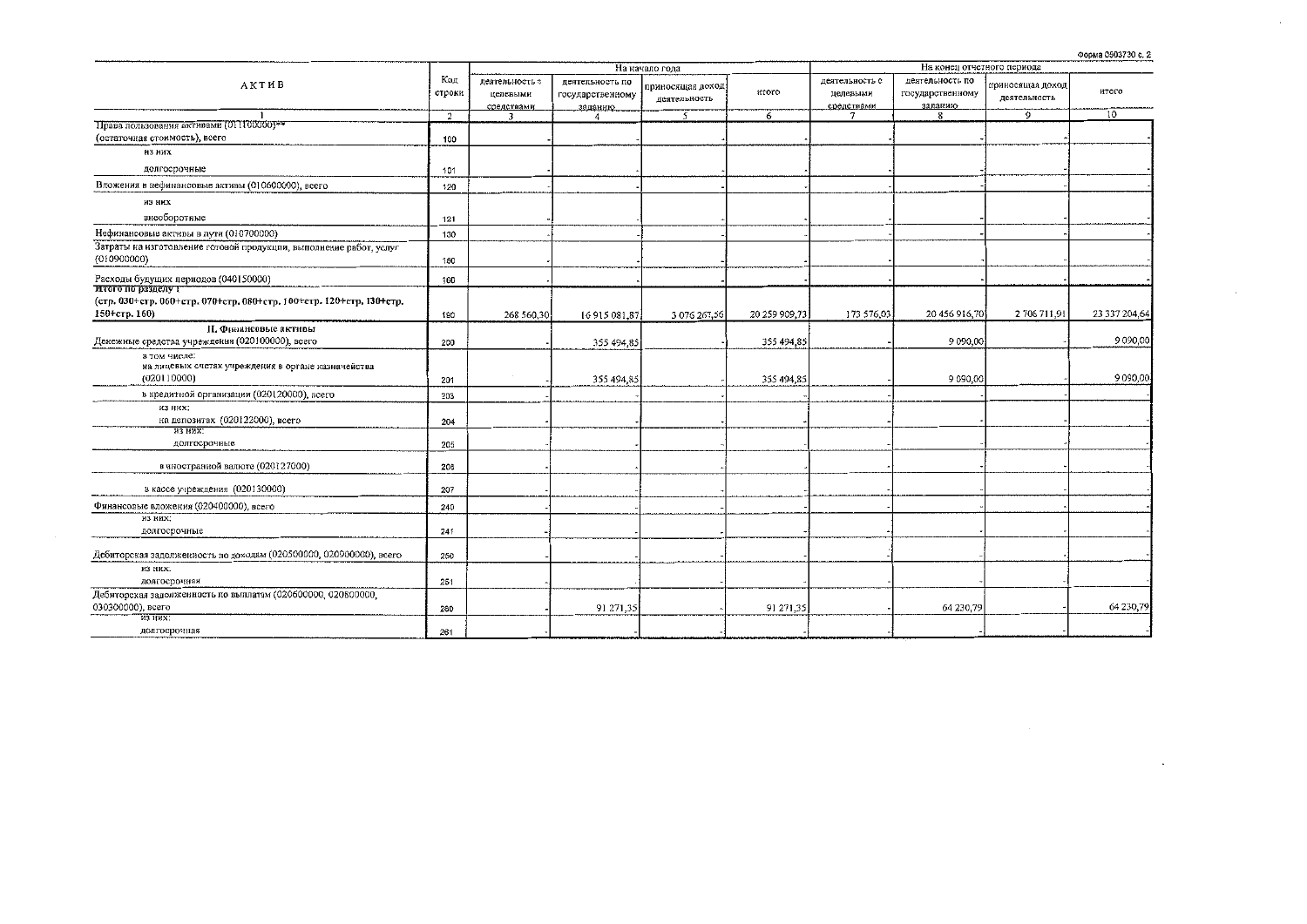Форма 0503730 с. 3

|                                                                    |               |                                          |                                                | На начало года                   |               | На конец отчетного периода               |                                                |                                  |               |  |
|--------------------------------------------------------------------|---------------|------------------------------------------|------------------------------------------------|----------------------------------|---------------|------------------------------------------|------------------------------------------------|----------------------------------|---------------|--|
| АКТИВ                                                              | Код<br>строки | деятельность с<br>целевыми<br>средствами | деятельность по<br>государственному<br>заданию | приносящая доход<br>деятельность | итого         | деятельность с<br>целевыми<br>средствами | деятельность по<br>государственному<br>заданию | приносящая доход<br>деятельность | <b>HTOTO</b>  |  |
|                                                                    |               |                                          |                                                |                                  |               |                                          |                                                |                                  | 10            |  |
| Расчеты по займам (ссудам) (020700000), всего                      | 270           |                                          |                                                |                                  |               |                                          |                                                |                                  |               |  |
| из них:                                                            |               |                                          |                                                |                                  |               |                                          |                                                |                                  |               |  |
| долгосрочные                                                       | 271           |                                          |                                                |                                  |               |                                          |                                                |                                  |               |  |
| Прочие расчеты с дебиторами (021000000), всего                     | 280           |                                          |                                                |                                  |               |                                          |                                                |                                  |               |  |
| из них:<br>расчеты по налоговым вычетам по НДС (021010000)         | 282           |                                          |                                                |                                  |               |                                          |                                                |                                  |               |  |
| Вложения в финансовые активы (021500000)                           | 290           |                                          |                                                |                                  |               |                                          |                                                |                                  |               |  |
| Итого по разделу II                                                |               |                                          |                                                |                                  |               |                                          |                                                |                                  |               |  |
| (стр. 200+стр. 240+стр. 250+стр. 260+ стр. 270+стр. 280+ стр. 290) | 340           |                                          | 446 766,20                                     |                                  | 446 766.20    |                                          | 73 320,79                                      |                                  | 73 320,79     |  |
| БАЛАНС (стр. 190+стр. 340)                                         | 350           | 268 560 30                               | 17 361 848,07                                  | 3 076 267.56                     | 20 706 675,93 | 173 576.03                               | 20 530 237,49                                  | 2 706 711,91                     | 23 410 525.43 |  |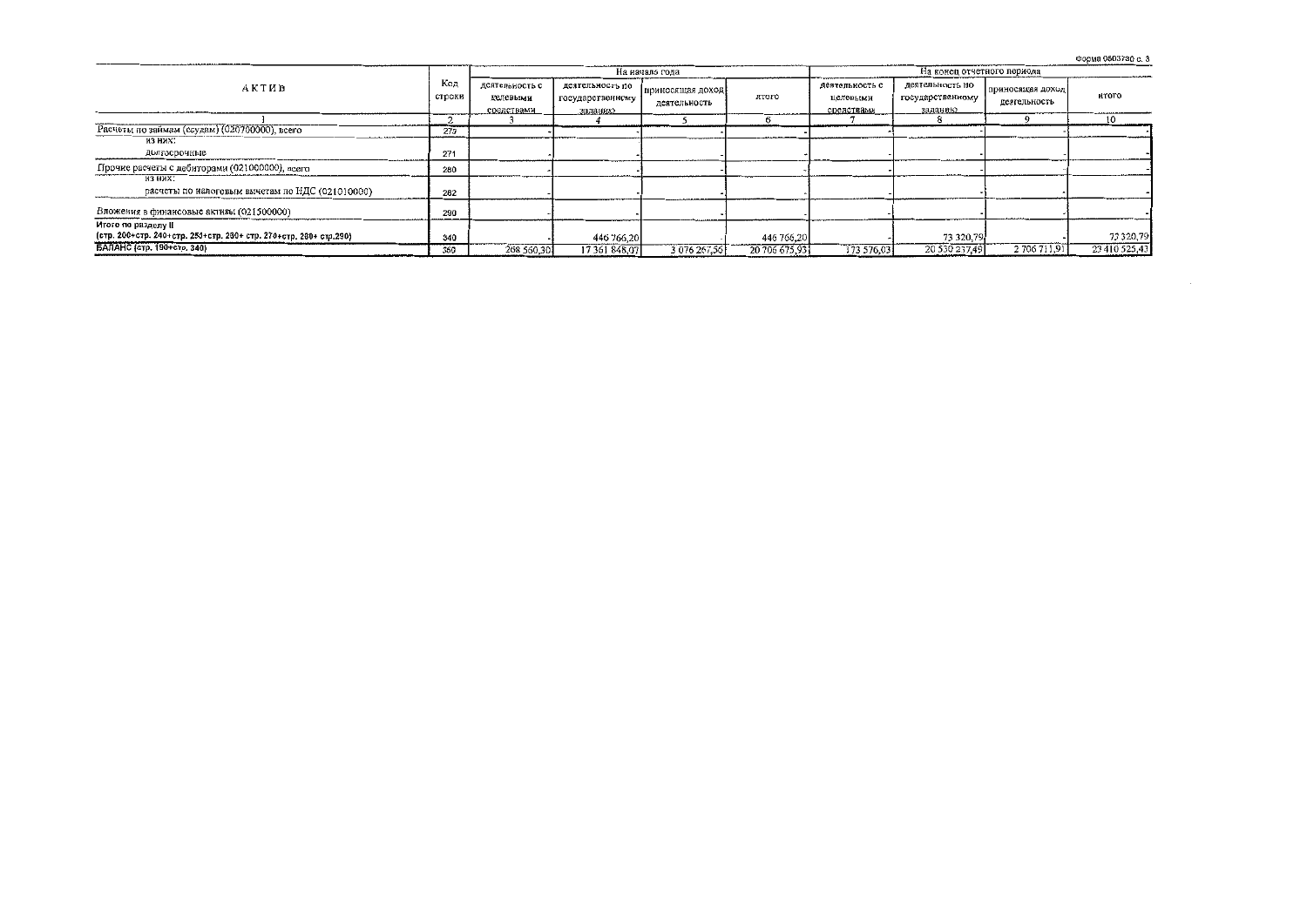| Форма 0503730 с. 4 |  |
|--------------------|--|

|                                                                                                                          |                |                                          |                                                |                                  |               |                                          |                                                |                                  | ------------------ |  |
|--------------------------------------------------------------------------------------------------------------------------|----------------|------------------------------------------|------------------------------------------------|----------------------------------|---------------|------------------------------------------|------------------------------------------------|----------------------------------|--------------------|--|
|                                                                                                                          |                |                                          |                                                | На начало года                   |               |                                          | На конец отчетного периода                     |                                  |                    |  |
| ПАССИВ                                                                                                                   | Код<br>строки  | деятельность с<br>целевыми<br>средствами | деятельность по<br>государственному<br>заданию | приносящая доход<br>деятельность | <b>HTOFO</b>  | деятельность с<br>целевыми<br>средствами | деятельность по<br>государственному<br>заданию | триносящая доход<br>деятельность | итого              |  |
|                                                                                                                          | $\overline{2}$ |                                          |                                                | -5.                              | 6             |                                          |                                                | 9                                | 10                 |  |
| III. Обязательства<br>Расчеты с кредиторами по долговым обязательствам<br>(030100000), всего<br><b>B3 HBX.</b>           | 400            |                                          |                                                |                                  |               |                                          |                                                |                                  |                    |  |
| долгосрочные                                                                                                             | 401            |                                          |                                                |                                  |               |                                          |                                                |                                  |                    |  |
| Кредиторская задолженность по выплатам (030200000, 020800000,<br>030402000, 030403000), всего<br>H3HHX                   | 410            |                                          |                                                |                                  |               |                                          |                                                |                                  |                    |  |
| долгосрочная                                                                                                             | 411            |                                          |                                                |                                  |               |                                          |                                                |                                  |                    |  |
| Расчеты по платежам в бюджеты (030300000)                                                                                | 420            |                                          |                                                |                                  |               |                                          |                                                |                                  |                    |  |
| Иные расчеты, всего                                                                                                      | 430            |                                          |                                                |                                  |               |                                          |                                                |                                  |                    |  |
| в том числе:<br>расчеты по средствам, полученным во временное распоряжение<br>(030401000)                                | 431            | х                                        | х                                              |                                  |               | х                                        | $\times$                                       |                                  |                    |  |
| внутриведомственные расчеты (030404000)                                                                                  | 432            |                                          |                                                |                                  |               |                                          |                                                |                                  |                    |  |
| расчеты с прочими кредиторами (030406000)                                                                                | 433            |                                          |                                                |                                  |               |                                          |                                                |                                  |                    |  |
| расчеты по налоговым вычетам по НДС (021010000)                                                                          | 434            |                                          |                                                |                                  |               |                                          |                                                |                                  |                    |  |
| Кредиторская задолженность по доходам (020500000, 020900000), асего                                                      | 470            |                                          |                                                |                                  |               |                                          |                                                |                                  |                    |  |
| <b>H3 HHX:</b><br>долгосрочная                                                                                           | 471            |                                          |                                                |                                  |               |                                          |                                                |                                  |                    |  |
| Расчеты с учредителем (021006000)                                                                                        | 480            |                                          | 23 708 426,02                                  | 3 530 189,00                     | 27 238 615 02 |                                          | 27 251 746,02                                  | 4016399.00                       | 31 268 145,02      |  |
| Доходы будущих периодов (040140000)                                                                                      | 510            |                                          |                                                |                                  |               |                                          |                                                |                                  |                    |  |
| Резервы предстоящих расходов (040160000)                                                                                 | 520            |                                          | 507 993,77                                     |                                  | 507 993 77    |                                          | 2 990 064,67                                   | 259 797.86                       | 3 249 862.53       |  |
| Итого по разделу III<br>(стр. 400+стр. 410+стр. 420+стр. 430+ стр. 470+ стр. 510 + стр. 520)<br>IV. Финансовый результат | 550            |                                          | 24 216 419,79                                  | 3 530 189,00                     | 27 746 608 79 |                                          | 30 241 810,69                                  | 4 276 196,86                     | 34 518 007,55      |  |
| Финансовый результат экономического субъекта                                                                             | 570            | 268 560 30                               | $-6854571,72$                                  | -453 921,44                      | -7 039 932,86 | 173 576,03                               | -9 711 573 20                                  | -1 569 484,95                    | -11 107 482,12     |  |
| БАЛАНС (стр. 550+стр. 570)                                                                                               | 700            | 268 560 30                               | 17 361 848.07                                  | 3 076 267 56                     | 20 706 675.93 | 173 576,03                               | 20 530 237 49                                  | 2 706 711,91                     | 23 410 525,43      |  |

the control of the control of the control

\* Данные по этим строкам в валюту баланса не входят.

\*\* Данные по этим строкам приводятся с учетом амортизации и (или) обесценения нефинансовых активов

 $\label{eq:2.1} \frac{1}{2} \sum_{i=1}^n \frac{1}{2} \sum_{j=1}^n \frac{1}{2} \sum_{j=1}^n \frac{1}{2} \sum_{j=1}^n \frac{1}{2} \sum_{j=1}^n \frac{1}{2} \sum_{j=1}^n \frac{1}{2} \sum_{j=1}^n \frac{1}{2} \sum_{j=1}^n \frac{1}{2} \sum_{j=1}^n \frac{1}{2} \sum_{j=1}^n \frac{1}{2} \sum_{j=1}^n \frac{1}{2} \sum_{j=1}^n \frac{1}{2} \sum_{j=1}^n \frac{$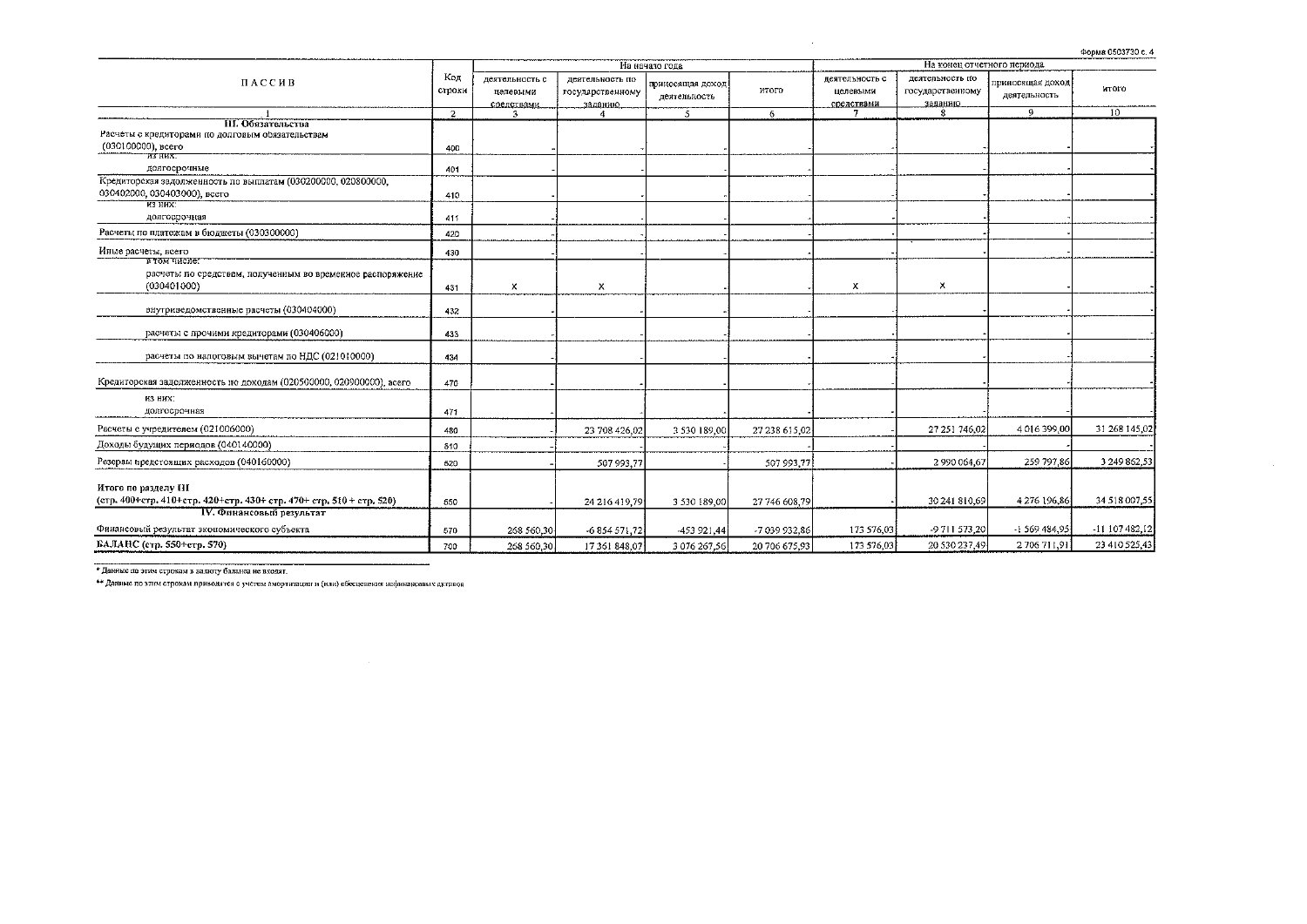СПРАВКА о инличин имущества и обязательств на забалансовых счетах

| Номер    | Наименование                                                | Код   |                |                  | На начало года   |              | На конец отчетного периода                                               |                  |              |                 |  |
|----------|-------------------------------------------------------------|-------|----------------|------------------|------------------|--------------|--------------------------------------------------------------------------|------------------|--------------|-----------------|--|
| забалан- | забалансового счета.                                        | crpo- | деятельность с | деятельность по  | приносящая доход | <b>HTOM</b>  | итого<br>јдеятельность с целевыми<br>леятельность по<br>приносящая доход |                  |              |                 |  |
| сового   | показателя                                                  | ки    | целевыми       | государственному | деятельность     |              | средствами                                                               | государственному | деятельность |                 |  |
| счета    |                                                             |       | средствами     | заданию          |                  |              |                                                                          | заданию          |              |                 |  |
|          |                                                             | Т     | $\overline{A}$ |                  |                  | $\mathbf{r}$ |                                                                          | $\overline{q}$   | 76           | $\overline{11}$ |  |
|          |                                                             |       |                |                  |                  |              |                                                                          |                  |              |                 |  |
| 01       | Имущество, полученное в пользование                         | 010   |                |                  |                  |              |                                                                          |                  |              |                 |  |
| 02       | Материальные ценности на хранении                           | 020   |                |                  |                  |              |                                                                          |                  |              |                 |  |
| 03       | Бланки строгой отчетности                                   | 030   |                | 1 000,00         |                  | 1 000,00     |                                                                          | 1 000,00         |              | 1,000,00        |  |
| 04       | Сомнительная задолженность, всего                           | 040   |                |                  |                  |              |                                                                          |                  |              |                 |  |
|          | в том числе:                                                |       |                |                  |                  |              |                                                                          |                  |              |                 |  |
|          |                                                             |       |                |                  |                  |              |                                                                          |                  |              |                 |  |
|          | Материальные ценности, оплаченные по                        |       |                |                  |                  |              |                                                                          |                  |              |                 |  |
| 05       | централизованному снабжению                                 | 050   |                |                  |                  |              |                                                                          |                  |              |                 |  |
|          | Задолженность учащихся и студентов за                       |       |                |                  |                  |              |                                                                          |                  |              |                 |  |
| 06       | невозвращенные материальные ценности                        | 050   |                |                  |                  |              |                                                                          |                  |              |                 |  |
|          | Награды, призы, кубки и ценные подарки,                     |       |                |                  |                  |              |                                                                          |                  |              |                 |  |
| 07       | сувениры                                                    | 070   |                |                  |                  |              |                                                                          |                  |              |                 |  |
| 08       | Путевки неоплаченные                                        | 080   |                |                  |                  |              |                                                                          |                  |              |                 |  |
|          | Запасные части к транспортным средствам,                    |       |                |                  |                  |              |                                                                          |                  |              |                 |  |
| 09       | выданные взамен изношенных                                  | 090   |                |                  |                  |              |                                                                          |                  |              |                 |  |
|          |                                                             |       |                |                  |                  |              |                                                                          |                  |              |                 |  |
| 10       | Обеспечение исполнения обязательств, всего                  | 100   |                |                  |                  |              |                                                                          |                  |              |                 |  |
|          | в том числе;                                                |       |                |                  |                  |              |                                                                          |                  |              |                 |  |
|          | задаток                                                     | 101   |                |                  |                  |              |                                                                          |                  |              |                 |  |
|          | залог                                                       | 102   |                |                  |                  |              |                                                                          |                  |              |                 |  |
|          | банковская гарантня                                         | 103   |                |                  |                  |              |                                                                          |                  |              |                 |  |
|          | поручительство                                              | 104   |                |                  |                  |              |                                                                          |                  |              |                 |  |
|          | иное обеспечение<br>Спецоборудование для выполнения научно- | 105   |                |                  |                  |              |                                                                          |                  |              |                 |  |
|          | исследовательских работ по договорам с                      |       |                |                  |                  |              |                                                                          |                  |              |                 |  |
| 12       | заказчнками                                                 | 120   |                |                  |                  |              |                                                                          |                  |              |                 |  |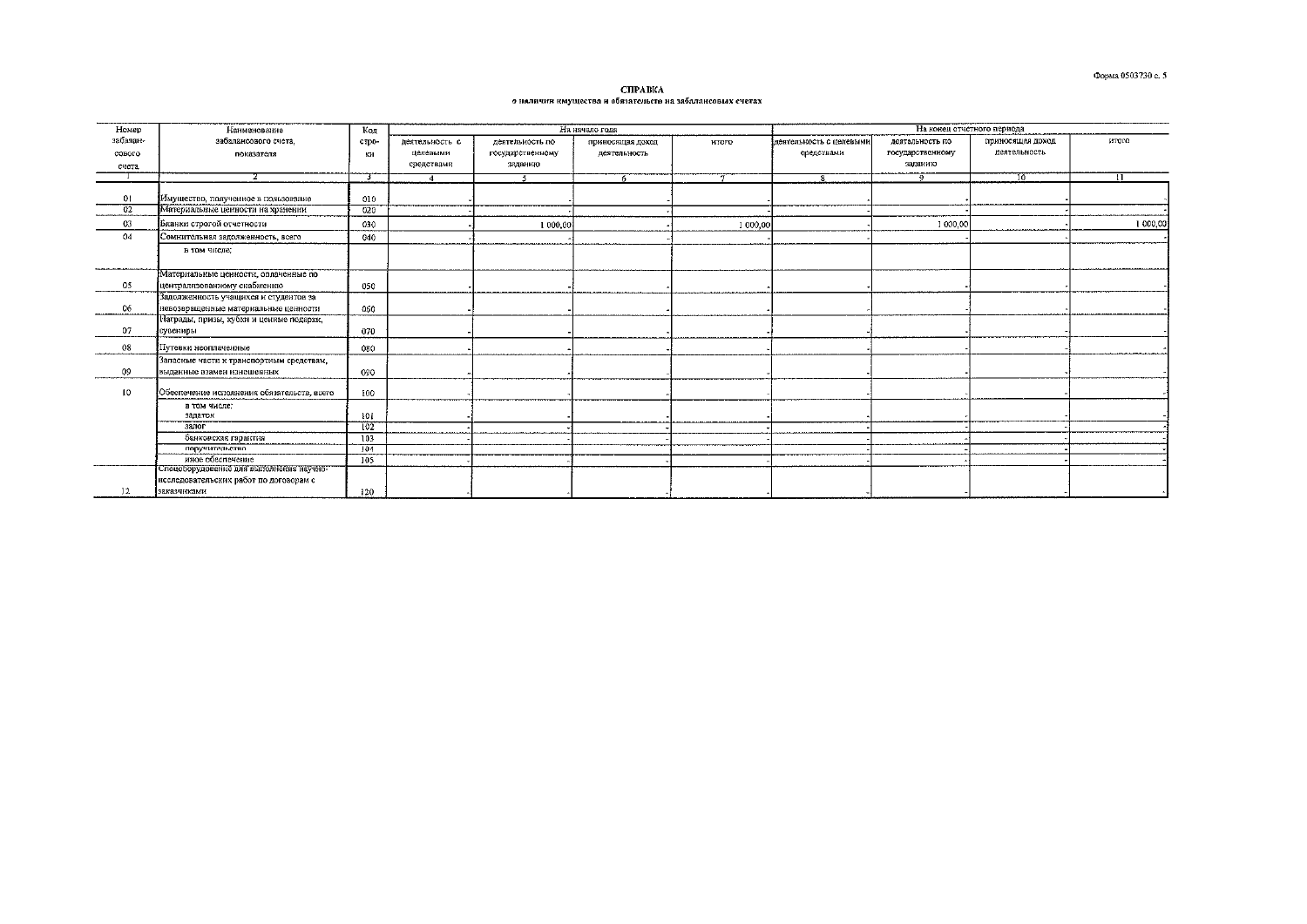Форма 0503730 с. 6

 $\sim$ 

| Номер    | Наименование                                  | Код        |                        |                  | На начало года   |              |                         |                  |                  |               |
|----------|-----------------------------------------------|------------|------------------------|------------------|------------------|--------------|-------------------------|------------------|------------------|---------------|
| забалан- | забалансового счета.                          | стро-      | деятельность с         | деятельность по  | приносящая доход | итого        | деятельность с целевыми | деятельность по  | приносящая доход | итого         |
|          |                                               |            | целевыми               | государственному | деятельность     |              | средствами              | государственному | деятельность     |               |
| сового   | показателя                                    | KH         |                        | заданию          |                  |              |                         | заданию          |                  |               |
| счета    | z                                             |            | средствами             |                  |                  |              | $\overline{\mathbf{g}}$ | ত                | 70               |               |
|          |                                               | 3          | $\boldsymbol{\Lambda}$ |                  | 6                |              |                         |                  |                  |               |
| 13       | Экспериментальные устройства                  | 130        |                        |                  |                  |              |                         |                  |                  |               |
|          | Расчетные документы, не оплаченные в срок из- |            |                        |                  |                  |              |                         |                  |                  |               |
|          | за отсутствия средств на счете                |            |                        |                  |                  |              |                         |                  |                  |               |
|          |                                               |            |                        |                  |                  |              |                         |                  |                  |               |
| 15       | тосударственного (мунципального) учреждения   | 150        |                        |                  |                  |              |                         |                  |                  |               |
|          |                                               |            |                        |                  |                  |              |                         |                  |                  |               |
|          | Переплата пенсий и пособий вследствие         |            |                        |                  |                  |              |                         |                  |                  |               |
|          | неправильного применения законодательства о   |            |                        |                  |                  |              |                         |                  |                  |               |
| 16       | пенсиях и пособиях, счетных ошибок            | 160        |                        |                  |                  |              |                         |                  |                  |               |
| 17       | Поступления денежных средств, всего           | 170        |                        |                  |                  |              | 6 509 954,74            | 34 715 177,05    | 11 161 269,86    | 52 386 401,65 |
|          | в том числе:                                  |            |                        |                  |                  |              |                         |                  |                  |               |
|          | доходы                                        | 171        |                        |                  |                  |              | 6 509 954 74            | 34 711 427,05    | 11 155 119,18    | 52 376 500,97 |
|          | расходы                                       | 172        |                        |                  |                  |              |                         | 3 750,00         | 6150,68          | 9900,68       |
|          | источники финансирования дефицита             | 173        |                        |                  |                  |              |                         |                  |                  |               |
|          |                                               |            |                        |                  |                  |              |                         |                  |                  |               |
| 18       | Выбытия денежных средств, всего               | 180        |                        |                  |                  |              | 6 509 954 74            | 28 286 551 44    | 11928 223,86     | 46 724 730,04 |
|          |                                               |            |                        |                  |                  |              |                         |                  |                  |               |
|          | в том числе:                                  |            |                        |                  |                  |              |                         | 13 200,00        |                  | 13 200,00     |
|          | доходы                                        | 181<br>182 |                        |                  |                  |              | 6 509 954,74            | 28 273 351,44    | 11 928 223,86    | 46 711 530,04 |
|          | расходы                                       |            |                        |                  |                  |              |                         |                  |                  |               |
|          | источники финансирования дефицита             | 183        |                        |                  |                  |              |                         |                  |                  |               |
|          | Задолженность, невостребованная кредиторами,  |            |                        |                  |                  |              |                         |                  |                  |               |
| 20       | ecero                                         | 200        |                        |                  |                  |              |                         |                  |                  |               |
|          | в том числе:                                  |            |                        |                  |                  |              |                         |                  |                  |               |
|          |                                               |            |                        |                  |                  |              |                         |                  |                  |               |
|          |                                               |            |                        |                  |                  |              |                         |                  | 1 651 517,73     | 3 566 499,47  |
| 21       | Основные средства в эксплуатации              | 210        |                        | 1035162,38       | 1308491,13       | 2 343 653,51 |                         | 1914981.74       |                  |               |
|          | Материальные ценности, полученные по          |            |                        |                  |                  |              |                         |                  |                  |               |
| 22       | централизованному снабженню                   | 220        |                        |                  |                  |              |                         |                  |                  |               |
|          |                                               |            |                        |                  |                  |              |                         |                  |                  |               |
| 23       | Периодические издания для пользования         | 230        |                        |                  |                  |              |                         |                  |                  |               |
|          |                                               |            |                        |                  |                  |              |                         |                  |                  |               |
|          | Нефинансовые активы, переданные в             |            |                        |                  |                  |              |                         |                  |                  |               |
| 24       | доверительное управление                      | 240        |                        |                  |                  |              |                         |                  |                  |               |
|          | Имущество, переданное в возмездное            |            |                        |                  |                  |              |                         |                  |                  |               |
| 25       | пользование (аренду)                          | 250        |                        |                  |                  |              |                         |                  |                  |               |
|          | Имущество, переданное в безвозмездное         |            |                        |                  |                  |              |                         |                  |                  |               |
| 26       | пользование                                   | 260        |                        |                  |                  |              |                         |                  |                  |               |
|          |                                               |            |                        |                  |                  |              |                         |                  |                  |               |
|          | Материальные ценности, выданные в личное      |            |                        |                  |                  |              |                         |                  |                  |               |
| 27       | пользование работникам (сотрудникам)          | 270        |                        |                  |                  |              |                         |                  |                  |               |